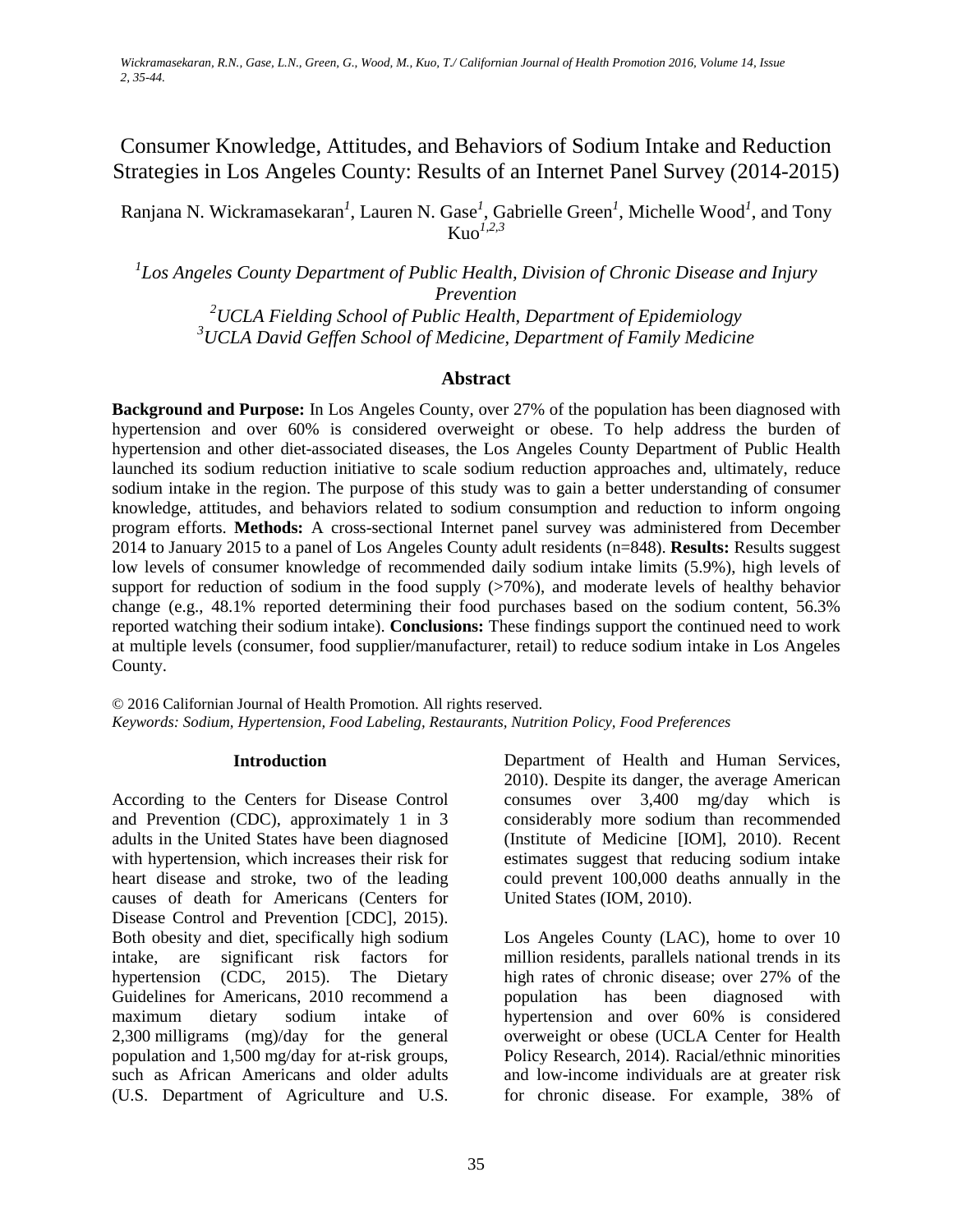Latinos - which make up almost half of the LAC population – report having hypertension, compared to 33% of whites. These groups often have less access to nutritious foods, such as fresh fruits and vegetables, which are naturally lower in sodium content (Larson, Story, & Nelson, 2009; Lewis, et al., 2011). Adults aged 65 years and older represent another potentially important at-risk population, given the steady increase in the number of older adults in LAC and their increased risk for chronic diseases, such as hypertension (UCLA Center for Health Policy Research, 2014).

To help address the burden of hypertension and other diet-associated diseases, the LAC Department of Public Health (DPH) launched the Los Angeles County Sodium Reduction Initiative (LACSRI) in 2010 with funding from the CDC to scale sodium reduction approaches and, ultimately, reduce sodium intake in the region (Cummings, Kuo, Gase, & Mugavero, 2014). Through this ongoing initiative, DPH partners with government and private food service institutions to increase access to healthier, lower sodium foods; provides training and technical assistance to support venues in implementing menu labeling, sodium limits, smaller portions, product placement, and pricing incentives; and works with the food industry to gradually reduce sodium in the food supply. Over the past 5 years, LACSRI has made progress in reducing the sodium content in food products across multiple institutions. For example, DPH has worked with the County of Los Angeles government's contracted food service operator to implement lower sodium snacks in approximately 325 vending machines. Likewise, DPH has worked with the county's largest school district, which serves approximately 650,000 meals per day, to implement menus with significantly decreased sodium levels (Cummings, Burbage, Wood, Butler, & Kuo, 2014).

# **The Current Study**

The success of many environmental change strategies aimed at reducing sodium consumption relies, at least to some degree, on support from consumers and their capacity to change their behaviors. However, to date, little is known about levels of consumer awareness related to sodium and support for sodium reduction strategies. What limited research has been done suggests that consumers tend to underestimate their own sodium intake, and that few have correct knowledge about recommended sodium intake limits (Newson et al., 2013). However, it is unclear to what extent such challenges are present in LAC. Additional information from consumers is needed to help inform strategy development and evaluate progress locally. The purpose of the present study was to gauge consumer knowledge, attitudes, and behaviors regarding sodium intake and reduction efforts among LAC residents to better facilitate development, implementation, and evaluation of LACSRI strategies.

# **Methods**

# **Study Design**

DPH, in partnership with an online survey vendor, administered the cross-sectional Sodium Internet Panel Survey from December 2014 to January 2015.

# **Participants**

The online survey vendor partners with online panel providers that have pre-existing relationships with consumers; consumers are invited to participate in online survey research studies though a range of consumer and business-focused brands. The target sample for the present study was 800 participants with complete answers. To be included, participants had to be 18 years of age or older, live within LAC, and be willing to respond to demographic questions. To help ensure that participants' demographics reflected the LAC population, quotas for mutually exclusive subgroups were created using data from the 2012 American Community Survey and the 2011 Los Angeles County Health Survey. Each subgroup was defined based on a combination of age, gender, race, income, and Service Planning Area, as defined by zip codes.

# **Procedures**

Participants were recruited to participate in the present survey via e-mail by the online panel providers. Survey administration methods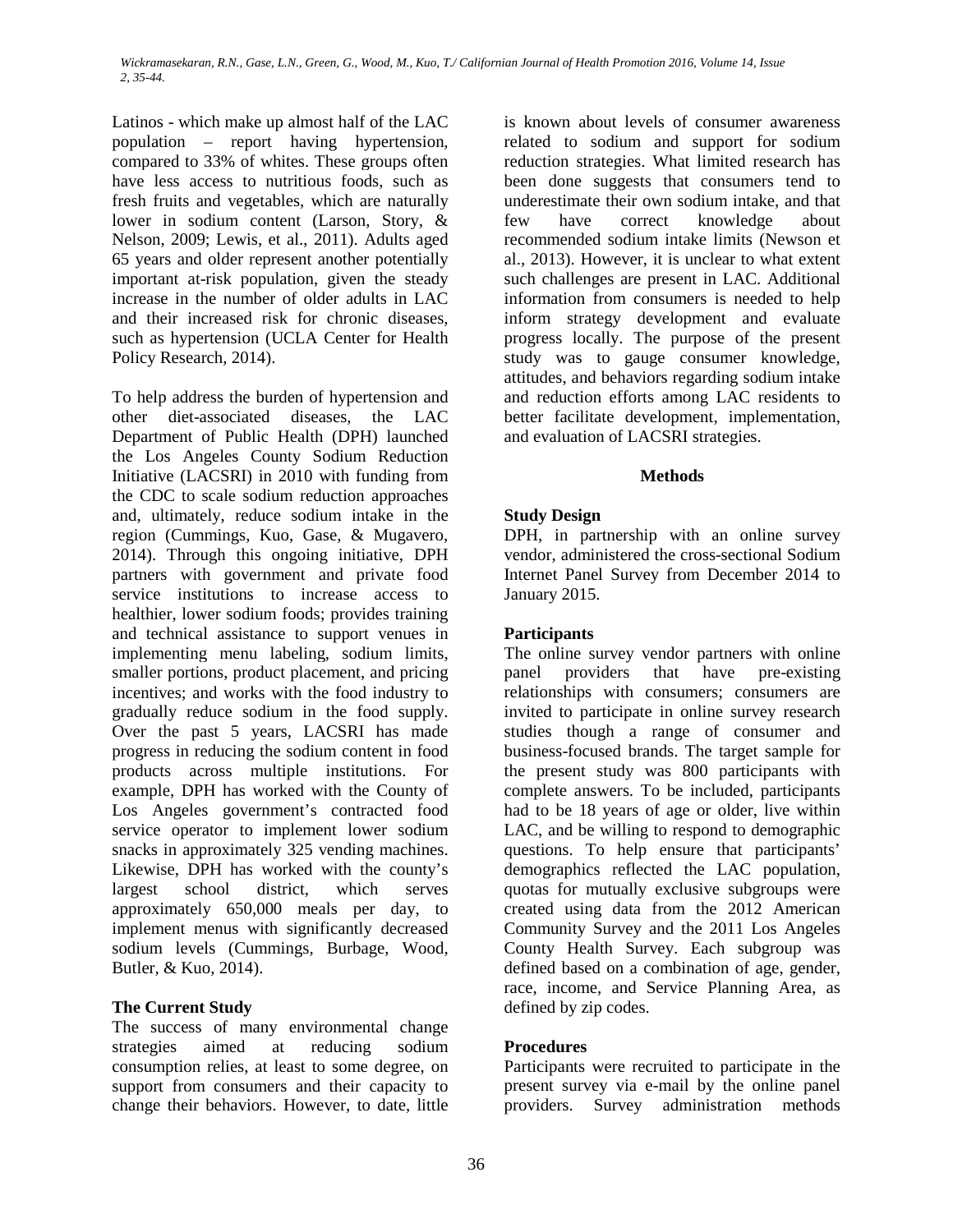followed those of previous Internet panel surveys in LAC (Gase, Barragan, Robles, Leighs, & Kuo, 2015) and all materials were approved by the LAC DPH Institutional Review Board.

# **Measures**

The survey included 58 questions divided into 5 sections: food selection and consumption, support for policy and environmental changes, knowledge and awareness about sodium and other nutrients, health status, and demographics (see Table 2 for sample questions). To the extent possible, questions were drawn from previously administered surveys, including: (1) the Behavioral Risk Factor Surveillance System (BRFSS) and the National Health and Nutrition Examination System Survey Questionnaire (NHANES) validated national surveys (CDC, 2014a, 2014b) (9 questions); (2) community health surveys such as the Los Angeles County Health Survey (Los Angeles County Department of Public Health, 2011) and the New York City Community Health Survey (New York City Department of Health and Mental Hygiene, 2009) (5 questions); and (3) other internally developed quality improvement surveys administered in LAC (18 questions). Eleven new questions were developed specifically for this study to assess consumer perceptions and behaviors. Screening and demographic questions has been previously used and validated by the vendor. The full survey was pre-tested prior to fielding it, through a soft-launch to 100 participants. The survey took approximately 15 minutes to complete.

For analyses, responses were collapsed to ease interpretation and to ensure that cell sizes were large enough to provide stable estimates. Knowledge, attitudes, and behavior questions with five response options were collapsed into three categories (never, sometimes, always), while those with four response options (range: strongly agree to strongly disagree) were collapsed into two (agree, disagree). Demographic categories, including age and race, were created based on the distribution of responses. Age was collapsed into the following age groups: 18-24, 25-34, 35-44, 45-54, 55-64, and 65 and over. For race, participants who

reported Native Hawaiian or Other Pacific Islander, American Indian or Alaska Native, or other were collapsed into a general 'other' category.

# **Analyses**

In order to generalize results to the population of LAC, statistical weights were developed by the online survey vendor based on completed responses; they were used to account for differential sampling and differential nonresponse. Weights were constructed to reflect the countywide distribution of age, race, gender, income, geographic location, marital status, number of people in the household, number of children in the household, and poverty level, using data from the 2012 American Community Survey and the 2011 Los Angeles County Health Survey.

Descriptive statistics were generated and are presented as frequencies and weighted percentages for all demographic, knowledge, attitudinal, and behavioral indicators. Weighted multivariable analyses – either logistic or ordinal/multinomial regression (based on the number and ordering of the outcome categories) – were conducted to compare knowledge, attitudinal, and behavioral characteristics among demographic sub-groups (age, gender, race, education level, Body Mass Index [BMI], and family income). Joint tests of significance were used to assess whether associations between each outcome and the demographic characteristics of interest (e.g., age or race categories) were statistically significant. All analyses were conducted using SAS version 9.3 (SAS Institute Inc., Cary, North Carolina).

# **Results**

Of the 13,100 adults in the panel (who were invited to participate), 1,767 (7.4%) started the survey. Of the 1,767 who started the survey, 919 were excluded because the quota for specific subgroups had already been met or they failed to meet eligibility criteria, leaving 848 in the final sample. Sample characteristics are presented in Table 1.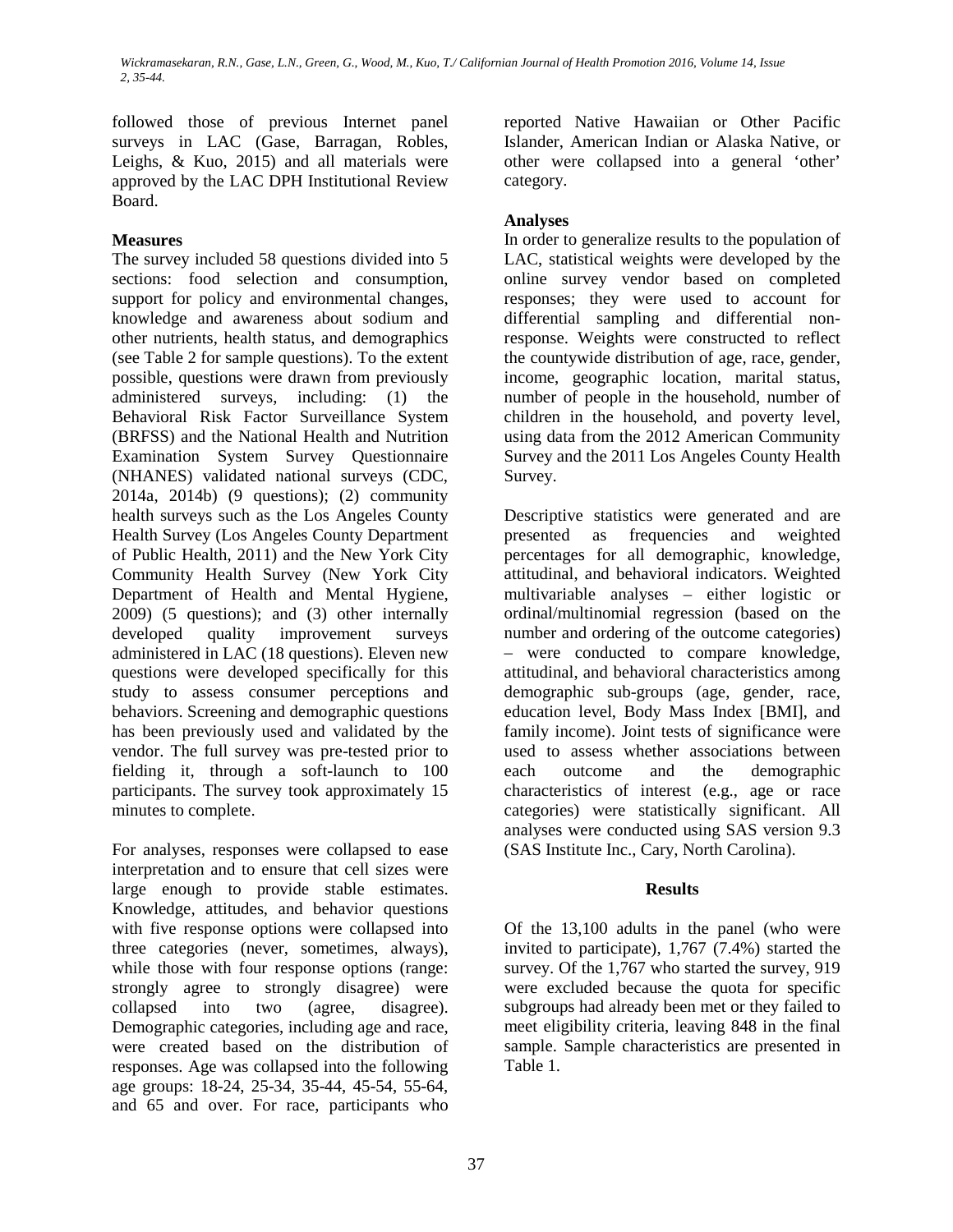### **Table 1.**

#### Characteristics of the Los Angeles County Department of Public Health Sodium Internet Panel Survey Participants, 2014 (n=848)

| <b>Characteristics</b>                        | $n^{\rm a}$ | $\frac{\partial}{\partial \rho}$ |  |  |  |  |  |
|-----------------------------------------------|-------------|----------------------------------|--|--|--|--|--|
| Gender                                        |             |                                  |  |  |  |  |  |
| Male                                          | 374         | 48.7%                            |  |  |  |  |  |
| Female                                        | 474         | 51.3%                            |  |  |  |  |  |
| Race                                          |             |                                  |  |  |  |  |  |
| White/Caucasian                               | 350         | 32.7%                            |  |  |  |  |  |
| Black/African-American                        | 83          | 8.7%                             |  |  |  |  |  |
| Hispanic/Latino                               | 281         | 39.0%                            |  |  |  |  |  |
| Asian                                         | 114         | 16.4%                            |  |  |  |  |  |
| Other                                         | 20          | 3.2%                             |  |  |  |  |  |
| Age (years)                                   |             |                                  |  |  |  |  |  |
| 18-24                                         | 75          | 14.2%                            |  |  |  |  |  |
| 25-34                                         | 180         | 20.1%                            |  |  |  |  |  |
| 35-44                                         | 168         | 19.1%                            |  |  |  |  |  |
| 45-54                                         | 159         | 18.4%                            |  |  |  |  |  |
| 55-64                                         | 141         | 13.6%                            |  |  |  |  |  |
| 65 and over                                   | 125         | 14.6%                            |  |  |  |  |  |
| Family Income                                 |             |                                  |  |  |  |  |  |
| Less than \$15,000                            | 85          | 10.3%                            |  |  |  |  |  |
| \$15,000-\$24,999                             | 110         | 12.4%                            |  |  |  |  |  |
| \$25,000-\$49,999                             | 171         | 22.6%                            |  |  |  |  |  |
| \$50,000-\$74,999                             | 153         | 18.4%                            |  |  |  |  |  |
| \$75,000-\$149,999                            | 121         | 10.7%                            |  |  |  |  |  |
| \$100,000-\$149,999                           | 122         | 17.3%                            |  |  |  |  |  |
| \$150,000 or more                             | 86          | 8.4%                             |  |  |  |  |  |
| <b>Education Level</b>                        |             |                                  |  |  |  |  |  |
| Did not complete high school                  | 18          | 4.5%                             |  |  |  |  |  |
| Graduated high school<br>Some college or      | 138         | 29.6%                            |  |  |  |  |  |
| technical/vocational school                   | 191         | 23.1%                            |  |  |  |  |  |
| Associate's degree or Bachelor's<br>degree    | 350         | 30.7%                            |  |  |  |  |  |
| Master's, PhD or other<br>professional degree | 147         | 12.1%                            |  |  |  |  |  |
| Body Mass Index (BMI) <sup>c</sup>            |             |                                  |  |  |  |  |  |
| Underweight                                   | 24          | 3.3%                             |  |  |  |  |  |
| Normal                                        | 318         | 37.0%                            |  |  |  |  |  |
| Overweight/Obese                              | 500         | 59.8%                            |  |  |  |  |  |

<sup>a</sup> *n*=number of participants (unweighted).<br><sup>b</sup> Percentages are weighted to account for differential sampling, differential non-responses, and other external parameters such as marital status and education.

c BMI was calculated using the CDC's formula for adults: underweight, < 18.5; normal, 18.5-24.9; overweight, 25.0-29.9; obese,  $\geq$  30.0. Implausible weights and heights as defined by the CDC were excluded from the analysis.

### **Knowledge**

Most participants reported that sodium was somewhat or very harmful to their health (53.6% and 24.6%, respectively). While most participants recognized that food served at fastfood restaurants has too much salt (71.4%), only 40% of participants said the same about food served in sit-down restaurants. Knowledge of recommended daily sodium limits was lacking: when asked how much sodium the average adult should consume each day, over 90% of participants either failed to give an answer or provided an answer outside the range of the daily recommended sodium limits (Table 2).

Multivariable logistic regression analysis showed some differences in knowledge among demographic subgroups. Knowledge of the harm associated with consuming salt was associated with race  $(\chi^2 = 18.99, p-value = 0.015)$ . The odds of reporting that consuming salt was very harmful to one's health - relative to reporting that consuming salt was not harmful to one's health - was higher for Hispanics/Latinos than whites, holding all other variables constant (Adjusted Odds Ratio [AOR]=2.67, 95% Confidence Interval [CI]= [1.43-5.02]).

Race was also associated with reporting whether there was too much salt in food served at fastfood  $(\chi^2=14.96, p-value=0.005)$  and sit-down  $(\chi^2=19.04, p-value<0.001)$  restaurants, with Hispanics/Latinos and Asians consistently reporting lower odds than whites, after controlling for other factors. Blacks also had lower odds of reporting too much salt in food served at sit-down restaurants, compared to whites (Table 3). No differences were observed among demographic groups with regard to knowledge of recommended daily sodium limits.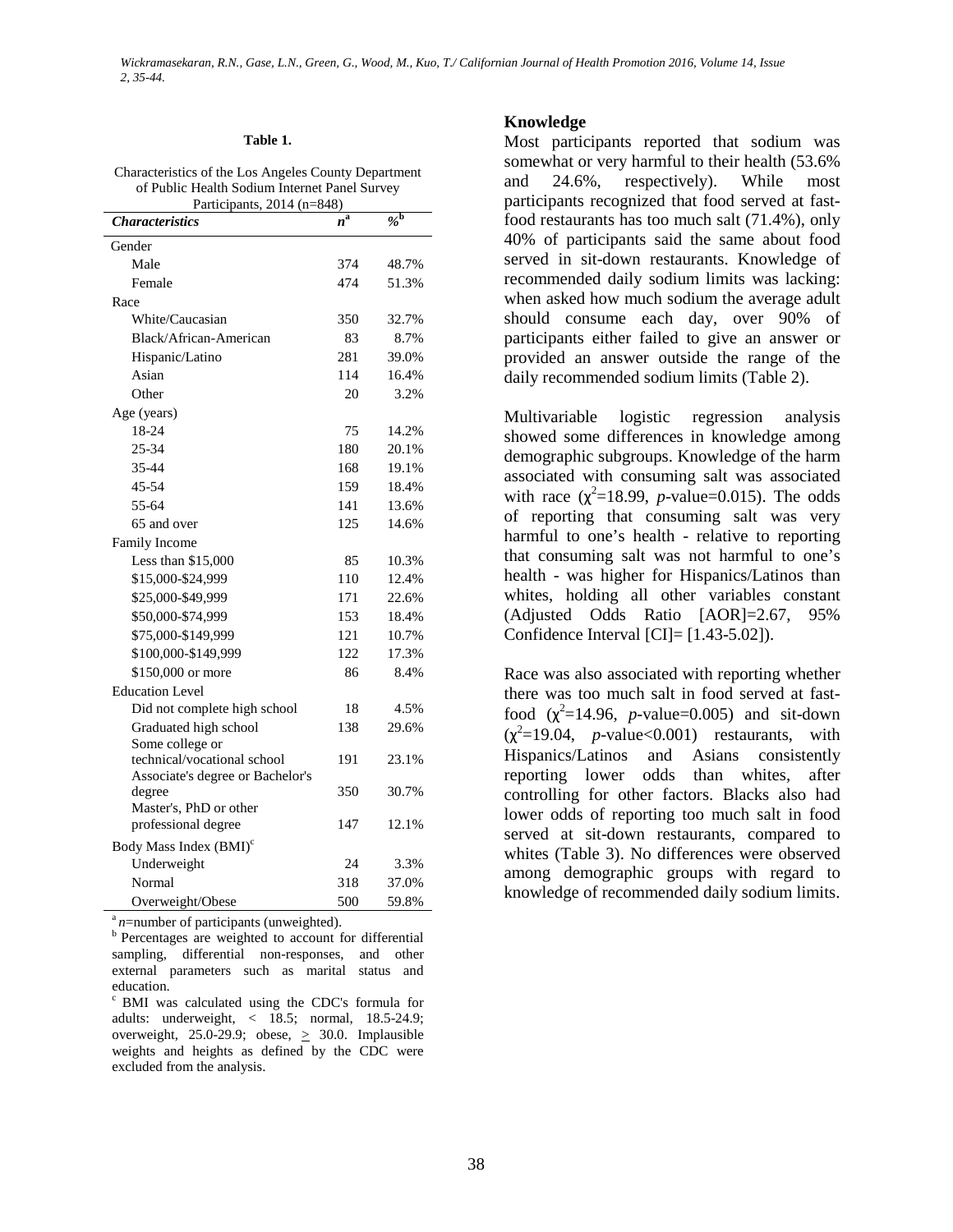### Participant knowledge, attitudes, and behaviors related to sodium intake and reduction strategies in Los Angeles County, Sodium Internet Panel Survey, 2014 (n=848)

| Question                                                                                                             | $n^a$ | $\frac{6}{6}$ |
|----------------------------------------------------------------------------------------------------------------------|-------|---------------|
| Knowledge                                                                                                            |       |               |
| What impact, if any, do you think consuming salt has on your health? <sup>c</sup>                                    |       |               |
| Not harmful                                                                                                          | 195   | 21.8%         |
| Somewhat harmful                                                                                                     | 445   | 53.6%         |
| Very harmful                                                                                                         | 208   | 24.6%         |
| Food served at fast-food restaurants or chains such as: McDonalds, Taco Bell, Subway, or                             |       |               |
| similar has <sup>c</sup>                                                                                             |       |               |
| Too much salt                                                                                                        | 638   | 71.4%         |
| Not/Just enough salt                                                                                                 | 210   | 28.7%         |
| Food served at sit-down restaurants, including neighborhood restaurants, chains, and fine                            |       |               |
| dining establishments (e.g. Denny's, Olive Garden, Houston's, etc.) has <sup>c</sup>                                 |       |               |
| Too much salt                                                                                                        | 391   | 39.5%         |
| Not/Just enough salt                                                                                                 | 457   | 60.5%         |
| How many milligrams of sodium is an average adult supposed to consume each day? <sup>d</sup>                         |       |               |
| Responded within correct range (1,500-2,300 mg)                                                                      | 52    | 5.9%          |
| Responded outside of correct rage or don't know                                                                      | 796   | 94.1%         |
| Attitudes                                                                                                            |       |               |
| There should be restrictions placed on how much sodium or salt is allowed in packaged                                |       |               |
| foods <sup>e</sup>                                                                                                   |       |               |
| Agree                                                                                                                | 626   | 72.2%         |
| Disagree                                                                                                             | 222   | 27.8%         |
| There should be restrictions placed on how much sodium or salt is allowed in foods served at                         |       |               |
| restaurants <sup>e</sup>                                                                                             |       |               |
| Agree                                                                                                                | 596   | 70.6%         |
| Disagree                                                                                                             | 252   | 29.4%         |
| How important is it for food and beverage companies to change ingredients in their products                          |       |               |
| in order to reduce sodium or salt content? <sup>d</sup>                                                              |       |               |
| Not important                                                                                                        | 87    | 11.5%         |
| Somewhat important                                                                                                   | 277   | 33.2%         |
| Very important                                                                                                       | 484   | 55.2%         |
| <b>Behaviors</b>                                                                                                     |       |               |
| Are you currently watching or reducing your salt intake? <sup><i>f</i></sup>                                         |       |               |
| Yes                                                                                                                  | 468   | 56.3%         |
| N <sub>0</sub>                                                                                                       | 380   | 43.7%         |
| How often do you use a food label or Nutrition Facts Label to help you decide what food to<br>purchase? <sup>c</sup> |       |               |
| Never                                                                                                                | 58    | 8.8%          |
| Sometimes                                                                                                            | 384   | 46.7%         |
| Always/Most of the time                                                                                              | 406   | 44.5%         |
| How often do you change your mind about buying a food product because of the sodium                                  |       |               |
| content? <sup>g</sup>                                                                                                |       |               |
| Never                                                                                                                | 80    | 10.3%         |
| Sometimes                                                                                                            | 325   | 41.6%         |
| Always/Most of the time                                                                                              | 385   | 48.1%         |
| Has a doctor, nurse or other health professional ever advised you to reduce your sodium or                           |       |               |
| salt intake? <sup>f</sup>                                                                                            |       |               |
| Yes                                                                                                                  | 281   | 34.3%         |
| No                                                                                                                   | 567   | 65.7%         |

<sup>a</sup> *n*=number of participants (unweighted).

<sup>b</sup> Percentages are weighted to account for differential sampling, differential non-responses, and other external parameters such as marital status and education. Percentages may not add up to 100 due to rounding.

 $\degree$  Question internally developed for the purposes of this study.

d Question adapted from other internally developed quality improvement surveys previously administered to Los Angeles County residents.

e Question adapted from the 2011 Los Angeles County Health Survey.

f Question adapted from the Behavioral Risk Factor Surveillance System (BRFSS).

<sup>&</sup>lt;sup>g</sup> Question adapted from the National Health and Nutrition Examination Survey (NHANES).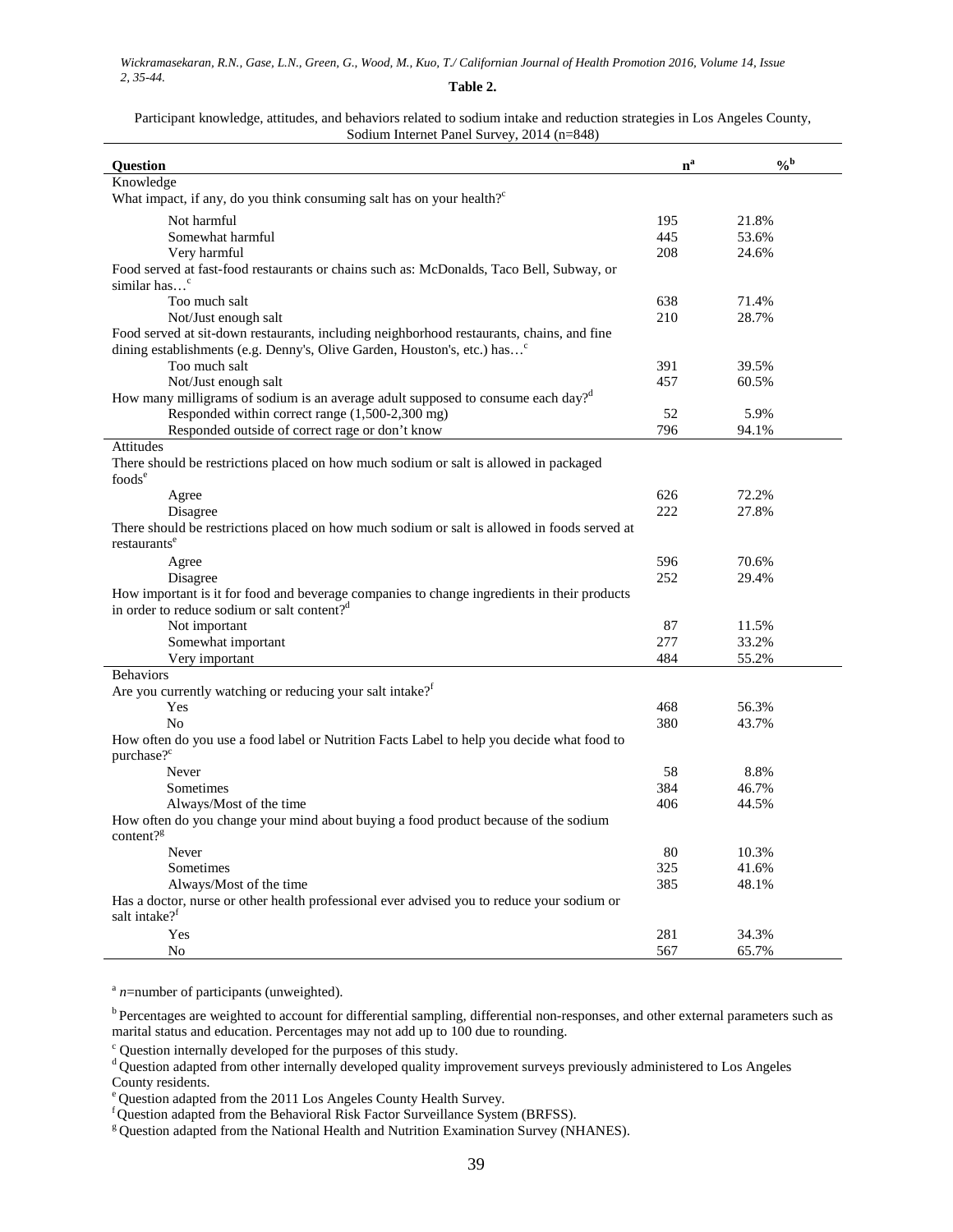# **Attitudes**

Overall, attitudes toward sodium reduction strategies were positive: most participants were supportive of placing restrictions on how much sodium is allowed in packaged and restaurant food (72.2% and 70.6%, respectively). Moreover, most participants thought it was either somewhat (33.2%) or very (55.2%) important for food and beverage companies to change ingredients in their products to reduce sodium content (Table 2).

Multivariable logistic regression analysis showed some differences in attitudes among demographic subgroups. While there were no differences on attitudes toward sodium restrictions on packaged foods, attitudes toward restrictions on food served at restaurants did differ by gender  $(\chi^2 = 5.76, p$ -value=0.016). After controlling for other factors, females had higher odds of supporting these restrictions, when compared to males (Table 3). Similarly, females, had higher odds of reporting that it was very important for beverage and food companies to change their product ingredients to reduce sodium content, relative to feeling these restrictions were not important, holding other variables constant (AOR=2.35, 95% CI=  $[1.21-$ 4.56]).

# **Behaviors**

Finally, participants' behaviors reflect the use of sodium reduction strategies in their daily lives. Just over half of participants (56.3%) reported watching or reducing their salt intake. Most participants reported using the Nutrition Facts Label to make food purchasing decisions sometimes or always  $(46.7\%$  and  $44.5\%$ , respectively) and 89.7% reported changing their

mind about purchasing certain food products due to the sodium content. Only 34.3% reported having been advised by a health professional to reduce their sodium intake (Table 2).

Multivariable logistic regression analysis showed some differences in behaviors among demographic subgroups. Both older age  $(\chi^2=15.10, p-value=0.010)$  and higher BMI  $(\chi^2=9.67, p-value=0.008)$  were significantly associated with having been advised by a health professional to reduce sodium intake, after controlling for other factors (Table 3). Frequency of using a Nutrition Facts Label to make purchasing decisions was associated with gender ( $\chi^2$ =6.35, p-value=0.042), race ( $\chi^2$ =16.76, p-value=0.033), and education  $(\chi^2=26.05, \text{ p}$ value=0.001). After controlling for other factors, the odds of always using a Nutrition Facts Label (relative to never using a Nutrition Facts Label) was higher for females (relative to males, AOR= 2.680, 95% CI= [1.24-5.79]). In addition, Hispanics/Latinos had lower odds of always using such labels (relative to whites,  $AOR =$ 0.374, 95% CI =  $[0.15{\text -}0.96]$  as did those who did not complete high school ( $AOR = 0.05$ , 95%)  $CI = [0.01 - 0.26]$  or who graduated high school  $(AOR = 0.23, 95\% \text{ CI} = [0.10-0.56]),$  relative to those who graduated with a Bachelor's or Associate's degree. No differences were observed among demographic groups with regard to how often they changed their mind about buying a food product because of its sodium content.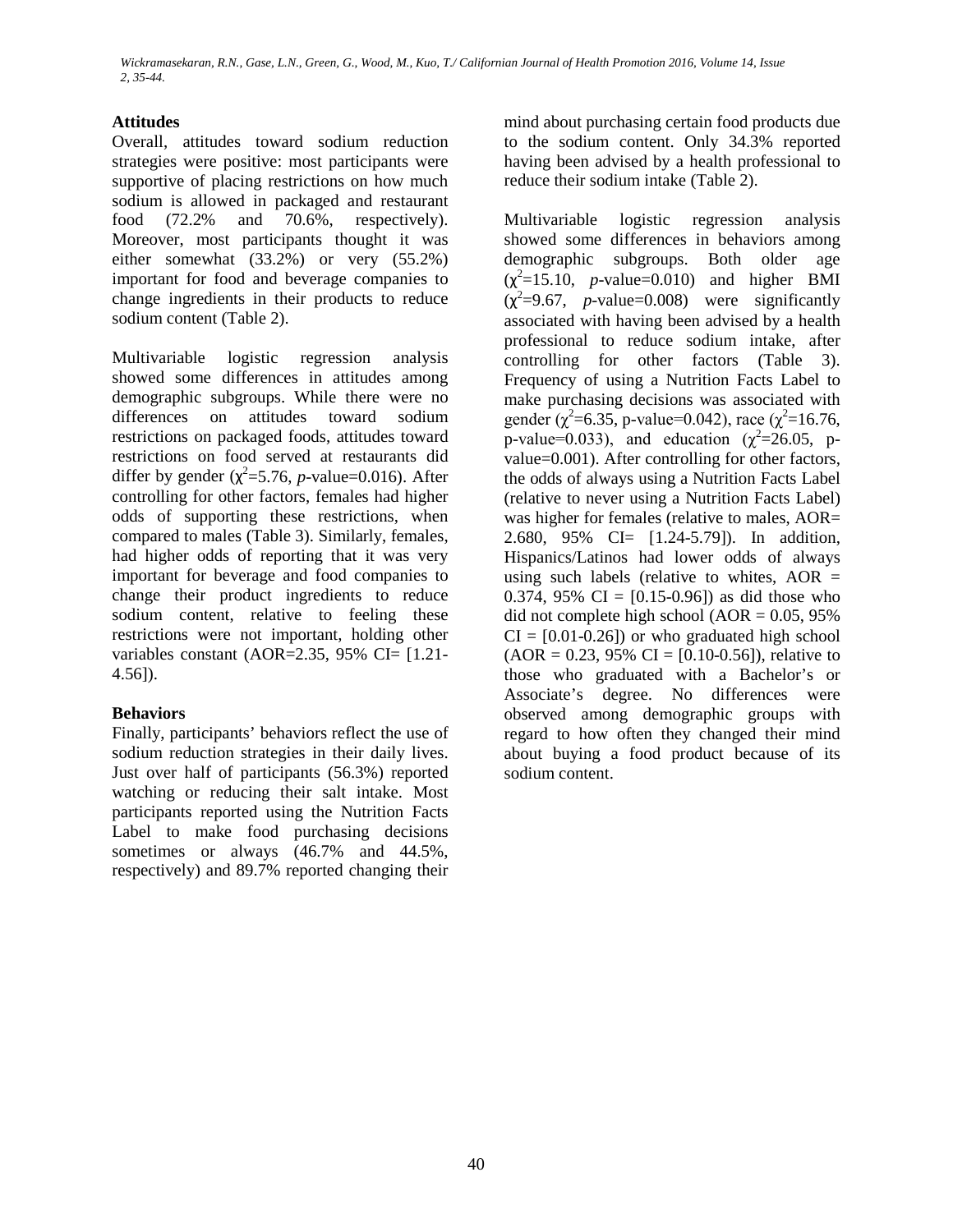### Multivariable regression analysis results of select questions in the Los Angeles County Department of Public Health Sodium Internet Panel Survey, 2014  $(n=838)^{a}$

|                                                                                              | Outcome Variables, Adjusted Odds Ratio (95% Confidence Interval) <sup>b</sup> |                                                                |                                                                                                            |                                                                                                                            |                                                     |                                                                                                         |
|----------------------------------------------------------------------------------------------|-------------------------------------------------------------------------------|----------------------------------------------------------------|------------------------------------------------------------------------------------------------------------|----------------------------------------------------------------------------------------------------------------------------|-----------------------------------------------------|---------------------------------------------------------------------------------------------------------|
|                                                                                              |                                                                               | Knowledge                                                      | Attitudes                                                                                                  |                                                                                                                            | <b>Behaviors</b>                                    |                                                                                                         |
| Covariates                                                                                   | Food served at<br>fast-food<br>restaurants or<br>chains has too<br>much salt  | Food served at<br>sit-down<br>restaurants has<br>too much salt | There should be<br>restrictions<br>placed on how<br>much sodium or<br>salt is allowed in<br>packaged foods | There should be<br>restrictions<br>placed on how<br>much sodium or<br>salt is allowed in<br>foods served at<br>restaurants | Currently<br>watching or<br>reducing salt<br>intake | A doctor, nurse<br>or other health<br>professional has<br>advised to reduce<br>sodium or salt<br>intake |
| Gender (Referent: Male)                                                                      |                                                                               |                                                                |                                                                                                            |                                                                                                                            |                                                     |                                                                                                         |
| Female                                                                                       | $1.22(0.79-1.89)$                                                             | $1.19(0.81-1.75)$                                              | $1.41(0.90-2.20)$                                                                                          | $1.69(1.10-2.60)*$                                                                                                         | $0.75(0.51-1.09)$                                   | $0.71(0.47-1.07)$                                                                                       |
| Race (Referent: White)                                                                       |                                                                               |                                                                |                                                                                                            |                                                                                                                            |                                                     |                                                                                                         |
| <b>Black</b>                                                                                 | $0.60(0.31-1.16)$                                                             | $0.53(0.30-0.95)$ *                                            | $1.76(0.86-3.61)$                                                                                          | $1.78(0.88-3.58)$                                                                                                          | $2.64(1.30-5.34)$                                   | $1.85(0.96-3.56)$                                                                                       |
| Hispanic/Latino                                                                              | $0.45(0.28-0.74)$ *                                                           | $0.42(0.28-0.64)$ *                                            | $1.06(0.65-1.73)$                                                                                          | $0.88(0.55-1.40)$                                                                                                          | $1.13(0.75-1.72)$                                   | $0.80(0.51-1.26)$                                                                                       |
| Asian                                                                                        | $0.38(0.21-0.70)*$                                                            | $0.51(0.29-0.88)$ *                                            | $1.06(0.59-1.92)$                                                                                          | $1.37(0.77-2.42)$                                                                                                          | $1.19(0.69-2.04)$                                   | $1.22(0.70-2.12)$                                                                                       |
| Other<br>Age in years (Referent: 25-<br>34)                                                  | $0.87(0.23-3.29)$                                                             | $0.71(0.26-1.92)$                                              | $0.74(0.24-2.24)$                                                                                          | $1.09(0.34-3.53)$                                                                                                          | $0.66(0.23-1.91)$                                   | $0.75(0.21-2.65)$                                                                                       |
| 18-24                                                                                        | $0.68(0.32-1.44)$                                                             | $0.39(0.18-0.87)$                                              | $0.46(0.22-0.96)$                                                                                          | $0.87(0.41-1.86)$                                                                                                          | $1.68(0.84-3.38)$                                   | 2.21 (0.98-4.99)                                                                                        |
| 35-44                                                                                        | $0.93(0.51-1.70)$                                                             | $0.78(0.46-1.41)$                                              | $0.71(0.39-1.32)$                                                                                          | $1.02(0.57-1.82)$                                                                                                          | $1.27(0.76-2.14)$                                   | $1.27(0.68-2.36)$                                                                                       |
| 45-54                                                                                        | $0.87(0.46-1.65)$                                                             | $0.81(0.46-1.41)$                                              | $0.95(0.50-1.83)$                                                                                          | $0.92(0.50-1.70)$                                                                                                          | $1.84(1.07-3.18)$                                   | $1.69(0.92-3.08)$                                                                                       |
| 55-64                                                                                        | $0.67(0.36-1.27)$                                                             | $0.68(0.39-1.20)$                                              | $0.84(0.44-1.58)$                                                                                          | $0.81(0.44-1.48)$                                                                                                          | $1.83(1.04-3.21)$                                   | $1.92(1.01-3.64)*$                                                                                      |
| 65 and over<br>Education level (Referent:<br>Graduated with an<br>Associates's or Bachelor's | $0.56(0.29-1.09)$                                                             | $0.66(0.37-1.18)$                                              | $0.79(0.41-1.50)$                                                                                          | $0.76(0.41-1.43)$                                                                                                          | $1.86(1.02-3.36)$                                   | $3.04(1.64-5.64)*$                                                                                      |
| degree)<br>Did not complete high                                                             | $1.36(0.43-4.24)$                                                             | $1.22(0.38-3.96)$                                              | $0.45(0.14-1.44)$                                                                                          | $0.69(0.22-2.16)$                                                                                                          | $1.64(0.59-4.55)$                                   | $0.41(0.09-1.94)$                                                                                       |
| school<br>Graduated high school                                                              | $1.10(0.64-1.87)$                                                             | $0.63(0.38-1.05)$                                              | $0.70(0.41-1.22)$                                                                                          | $1.04(0.59-1.85)$                                                                                                          | $1.06(0.65-1.72)$                                   | $1.09(0.64-1.86)$                                                                                       |
| Attended some college<br>or technical/vocational<br>school                                   | $1.22(0.75-1.99)$                                                             | $1.05(0.67-1.64)$                                              | $0.91(0.55-1.52)$                                                                                          | $0.76(0.48-1.22)$                                                                                                          | $0.99(0.64-1.52)$                                   | $1.18(0.75-1.88)$                                                                                       |
| Obtained a Master's,<br>PhD or other<br>professional degree                                  | $1.82(1.03-3.22)$                                                             | $1.53(0.95-2.47)$                                              | $0.63(0.38-1.05)$                                                                                          | $0.63(0.39-1.03)$                                                                                                          | $0.87(0.55-1.39)$                                   | $1.14(0.70-1.87)$                                                                                       |
| <b>BMI</b> (Referent: Normal)                                                                |                                                                               |                                                                |                                                                                                            |                                                                                                                            |                                                     |                                                                                                         |
| Underweight                                                                                  | $0.73(0.24-2.20)$                                                             | $0.34(0.14-0.87)$                                              | $1.19(0.30-4.72)$                                                                                          | $0.70(0.21-2.39)$                                                                                                          | $0.57(0.19-1.74)$                                   | $0.75(0.21-2.67)$                                                                                       |
| Overweight/Obese                                                                             | $1.05(0.70-1.59)$                                                             | $0.78(0.54-1.12)$                                              | $0.89(0.59-1.34)$                                                                                          | $1.15(0.77-1.72)$                                                                                                          | $1.11(0.78-1.60)$                                   | $1.76(1.20-2.59)*$                                                                                      |

 $\alpha$  n reflects the number of survey participants who reported no missing data on any variables that were included in the multivariable models.<br><sup>b</sup> Predictors for the multivariable logistic regression models included: age constraints).

\* Significantly different than referent group, after joint F-test results yielded *p-*value < 0.05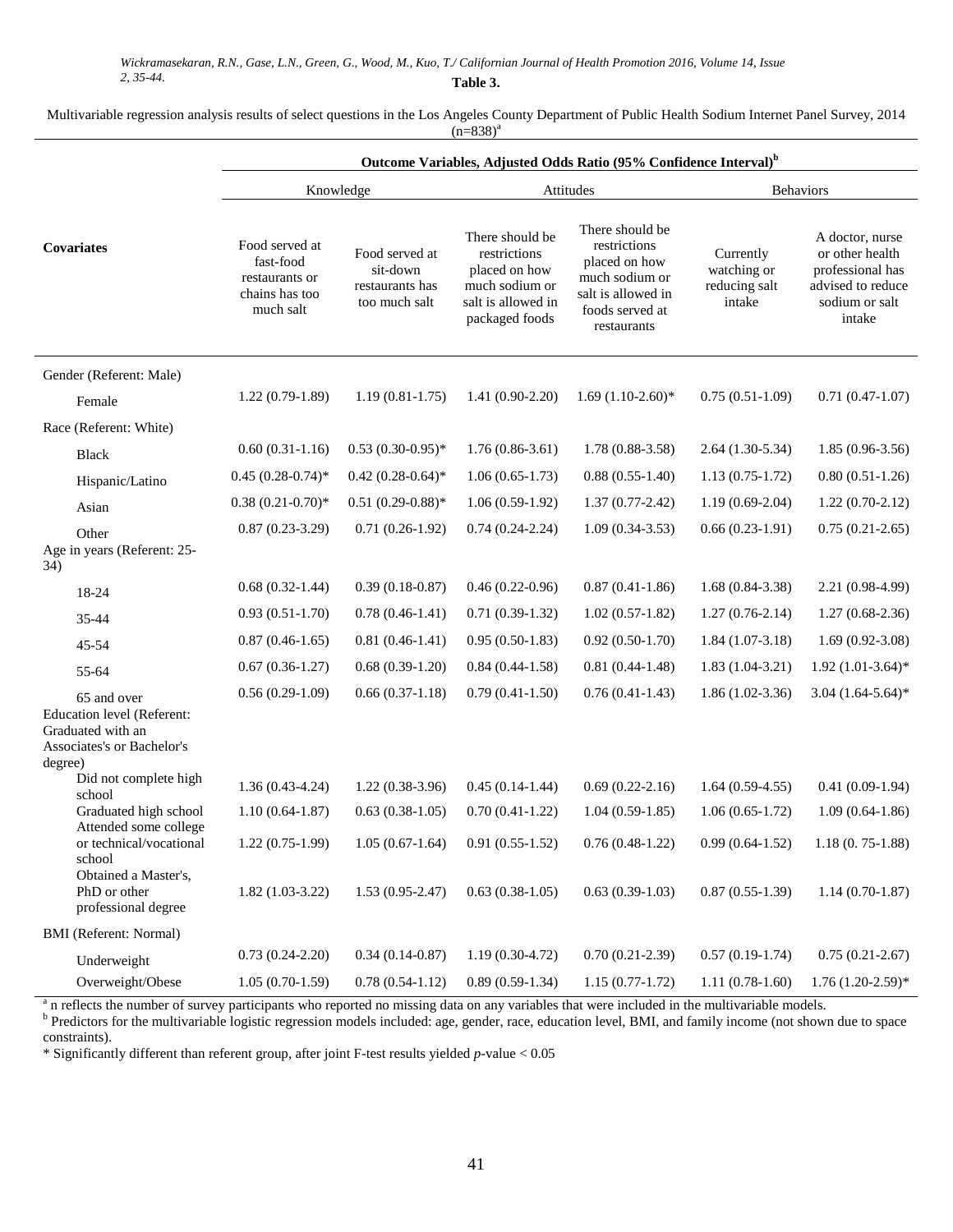## **Discussion**

The study demonstrates mixed levels of consumer knowledge and behaviors around sodium and high levels of support for changes to sodium content in food. Results from the present study are consistent with previous, albeit limited, studies suggesting that most consumers are aware of the potential harm of excessive sodium intake (Patel, Cogswell, John, Creel, & Ayala, 2015), but few can correctly identify and understand daily sodium intake guidelines and recommendations (Newsom et al., 2013). Similarly, high levels of consumer support for the food industry to reduce sodium content, as found in the present study, complements the results from previous U.S. surveys, which showed strong support among the general public for population-based sodium reduction strategies (Morain & Mello, 2013; Patel, Gunn, Tong, & Cogswell, 2014).

The present study adds further evidence to a growing body of research that suggests that while most consumers support reducing their sodium consumption, many do not have the knowledge and skills to make meaningful and effective changes to their sodium intake. Results of multivariable analyses are consistent with previous studies which showed that those who adopt healthy lifestyles tended to be female, older adults, and/or highly educated (Divine & Lepisto, 2005). Women in particular tended to be more conscious of their diet and were therefore more likely to use food labels (Divine & Lepisto, 2005; Ollberding, Wolf, & Contento, 2011). While it is encouraging that many survey participants reported changing their food purchases based on the sodium content listed on the Nutrition Facts Label, the lack of knowledge regarding recommended daily levels of sodium intake – reported accurately by only 6% - calls into question how well-informed these purchasing decisions were, and whether Nutrition Facts Labels are effective in reducing sodium intake (Cobb, Appel, & Anderson, 2012).

Based on these results, future health promotion efforts could benefit from educating consumers about sodium by providing them with

information that is applicable to their daily food consumption habits. Given that only a third of participants reported being advised by their health care provider to reduce their sodium intake, partnering with the medical community may provide a complementary opportunity to educate patients on the link between sodium, hypertension and other chronic diseases. Currently DPH is working to promote lifestyle change programs such as the American Heart Association's blood pressure initiative, which assists and equips healthcare providers with tools (e.g., the AHA Blood Pressure Algorithm) that can be used to help empower patients to better control their blood pressure. The initiative includes recommendation(s) on how patients can modify their sodium intake, with special considerations for high-risk groups – Blacks and older adults (American Heart Association, 2013). Finally, given the strong support among participants for placing restrictions on sodium content in both packaged foods and at restaurants, environmental change strategies should be implemented to complement educational efforts and to facilitate reductions in sodium intake even for individuals who are not consciously modifying their dietary behaviors (IOM, 2010). Emerging evidence suggests that environmental change strategies such as healthy food procurement standards to increase access to lower-sodium options and changes to the food supply represent a collection of promising approaches to achieve public health goals without the need to significantly change behavior on the part of the consumers (Robles, Wood, Kimmons, & Kuo, 2013; IOM, 2010). However, data that confirm the long-term health impact of these approaches to achieve changes in sodium intake at the population level remain limited. More research and evaluation is needed in this regard.

# **Limitations**

While this survey is one of the first to examine sodium-related attitudes and perceptions in a large urban population, it has a number of limitations. This survey is subject to selection bias since participants self-selected into the survey panel. While quota targets and weights were used to minimize this bias, subsets of the population that do not use or do not have ready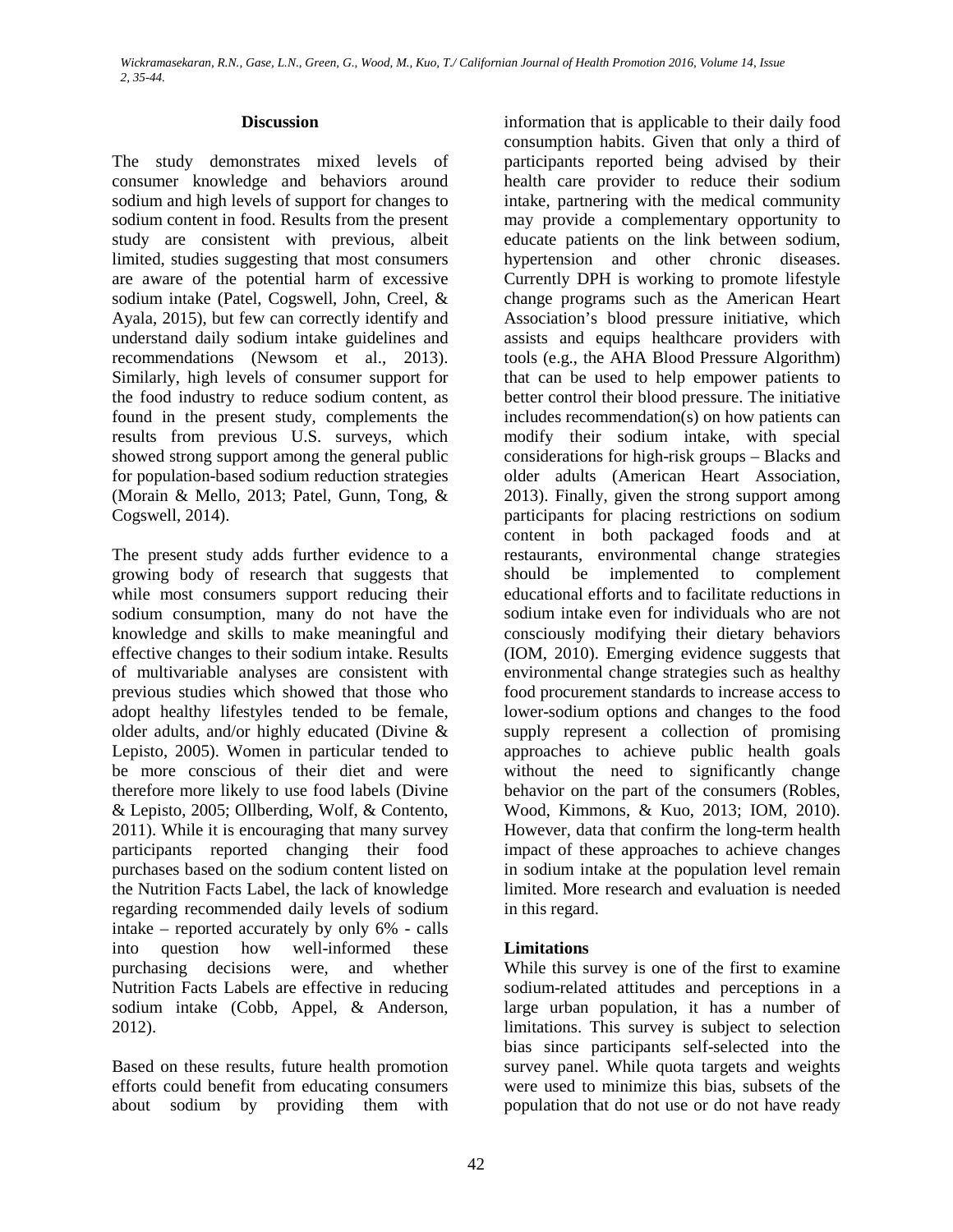access to the Internet may be underrepresented. Because there is no information available on those who were excluded (due to quotas or failure to meet the eligibility criteria), no formal assessment can be conducted to examine how these individuals compared with those who completed the survey. In this regard, caution should be taken when interpreting these results. Additionally, because some questions were internally developed for the survey (to assess a new topic area), little or no information is available on their reliability or validity as measures. Finally, due to the cross-sectional nature of the analyses, causal relationships could not be determined. Regression analyses in the study were done for exploratory purposes. They have limited ability to explain what actually drove the identified differences observed or how the factors studied affected LACSRI strategy implementation.

## **Conclusions**

This study provides a snapshot of opinions and self-reported behaviors that can help inform

efforts to reduce sodium intake in the region. Collaboration with the food industry to develop and provide access to lower sodium products, complemented by education on daily sodium limits for consumers, may represent a strategic approach to reducing sodium intake in the population.

### **Acknowledgments**

This survey was supported in part with funding from the Centers for Disease Control and Prevention through the cooperative agreement # 1U58DP004927-01. The authors thank Brenda Robles and Patricia L. Cummings for their support and contributions to the sodium reduction work in Los Angeles County. The authors also acknowledge the online sampling vendor, Global Strategy Group, for their management of the Internet panel survey. The findings and conclusions in this article are those of the authors and do not necessarily represent the views or the official positions of the Los Angeles County Department of Public Health, Centers for Disease Control and Prevention, or the University of California, Los Angeles.

### **References**

American Heart Association/American Stroke Association. (2013). Controlling hypertension in adults. American Heart Association/American Stroke Association. Retrieved April 28, 2016 from http://www.heart.org/idc/groups/heart-

public/@wcm/@hcm/documents/downloadable/ucm\_461839.pdf.

- Centers for Disease Control and Prevention. (2014a). *Behavioral Risk Factor Surveillance System Questionnaire.* Atlanta, Georgia: U.S. Department of Health and Human Services, Centers for Disease Control and Prevention. Retrieved August 24, 2015 from http://www.cdc.gov/brfss/questionnaires/.
- Centers for Disease Control and Prevention. (2014b). *National Health and Nutrition Examination System Survey Questionnaire.* Hyattsville, Maryland: U.S. Department of Health and Human Services, Centers for Disease Control and Prevention. Retrieved August 24, 2015 from http://www.cdc.gov/nchs/nhanes/nhanes\_questionnaires.htm.
- Centers for Disease Control and Prevention. (2015). *High blood pressure.* Retrieved February 1, 2016, from http://www.cdc.gov/bloodpressure/index.htm.
- Cobb, L. K., Appel, L. J., & Anderson, C. A. M. (2012). Strategies to reduce dietary sodium intake. *Current Treatment Options in Cardiovascular Medicine*, *14*(4), 425–434.
- Cummings, P.L., Burbage, L., Wood, M., Butler, R., & Kuo T. (2014) Evaluating changes to sodium content in school meals at a large, urban school district in Los Angeles County, California. *Journal of Public Health Management and Practice*, *20*(1), S43-S49.
- Cummings, P. L., Kuo, T., Gase, L. N., & Mugavero, K. (2014). Integrating sodium reduction strategies in the procurement process and contracting of food venues in the County of Los Angeles government, 2010–2012. *Journal of Public Health Management and Practice*, *20*(Supplement 1), S16–22.